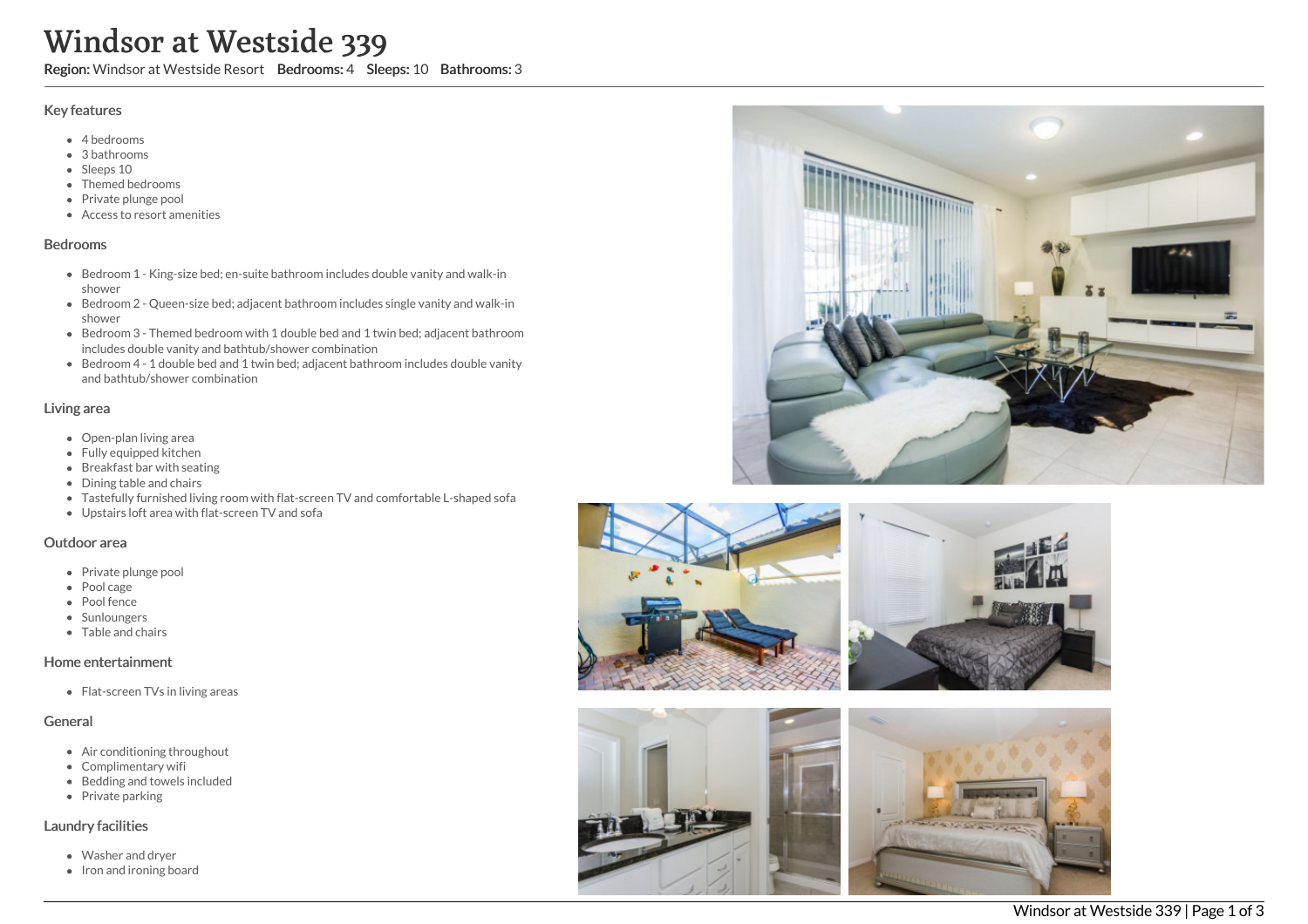#### Children's equipment available for hire

- $\bullet$  Crib
- Stroller
- $\bullet$  High chair
- Pack and play

### Resort facilities

The prestigious Windsor at Westside community is conveniently located just a few miles from all of the top Orlando attractions including Disney World, Universal Studios and SeaWorld. Guests at this resort will benefit from full access to an extensive range of on-site amenities including an olympic-size swimming pool with a lazy river and a spacious sundeck; kids will enjoy the toddler pool and the splash fountains, whilst the adults can relax on the poolside beach. For a more active holiday, there is a games room, a fitness suite and multiple sports courts. After a busy day at the parks, guests can relax at the movie theater, have a drink at the clubhouse or visit the vast selection of on-site restaurants, shops and entertainment facilities.

## Places of interest

- Airport 30 miles
- Shopping (Disney Springs) 12 miles
- Disney World 8 miles
- Seaworld 17 miles
- Universal Studios 21.5 miles
- Legoland 30 miles
- Beaches (Cocoa Beach) 76 miles